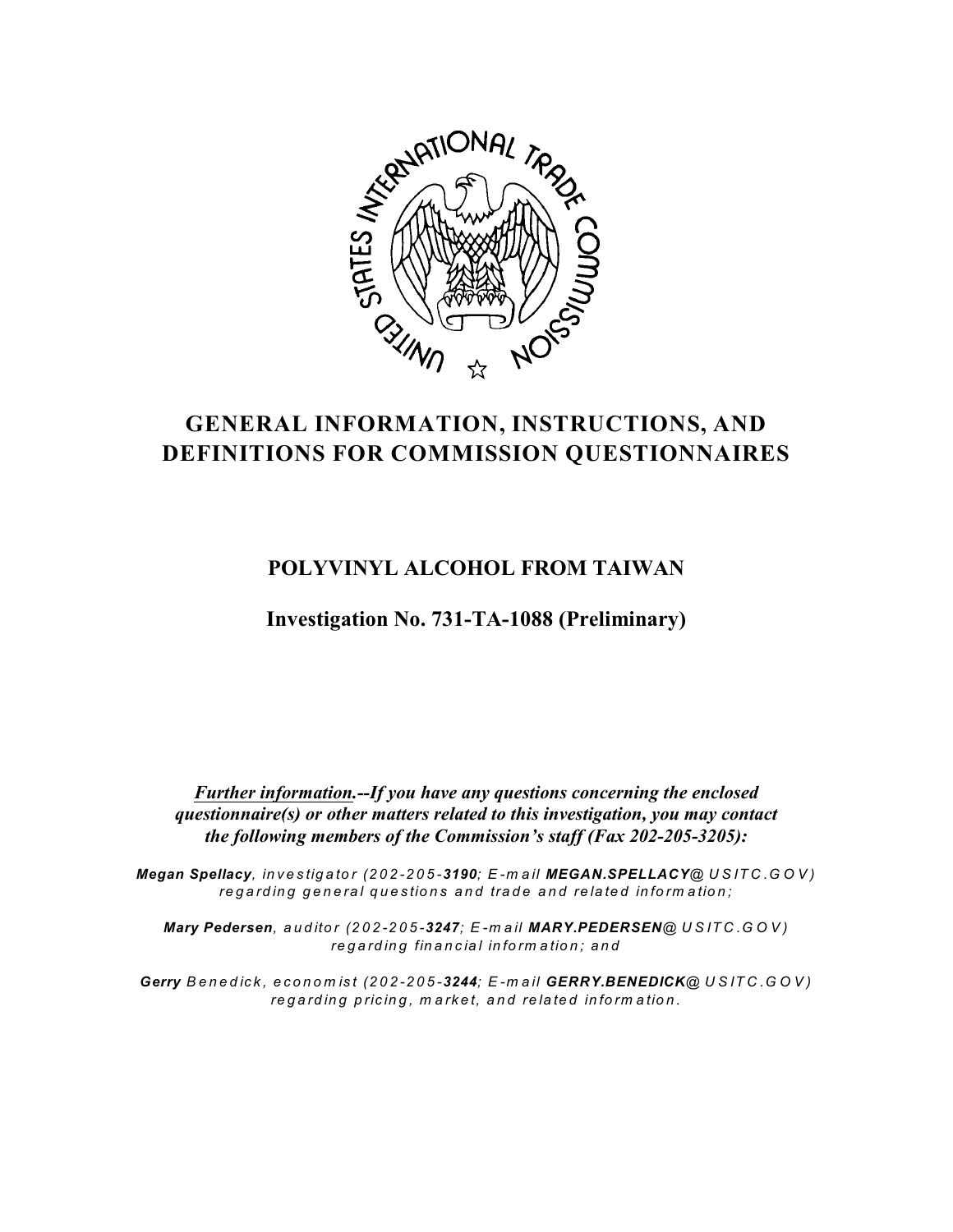### **GENERAL INFORMATION**

*Background*.---This investigation was instituted in response to a petition filed on September 7, 2004, by Celanese Chemicals, Ltd. of Dallas, TX. Antidumping duties may be assessed on the subject imports as a result of this investigation if the Commission makes an affirmative determination of injury, threat, or material retardation, and if the U.S. Department of Commerce makes an affirmative determination of dumping.

Additional questionnaires will be supplied promptly upon request, or photocopies of the enclosed questionnaire(s) may be used. Address all correspondence to the United States International Trade Commission, Washington, DC 20436. Hearing-impaired individuals can obtain information regarding this investigation via the Commission's TDD terminal (202-205-1810).

*Due date of questionnaire(s)*.--Return the completed questionnaire(s) to the United States International Trade Commission by no later than September 21, 2004. Although the enclosed postpaid envelope may be used to return the completed questionnaire, use of an overnight mail service may be necessary to ensure that your response actually reaches the Commission by September 21, 2004. If you do not use the enclosed envelope, please make sure the completed questionnaire is sent to the attention of Megan Spellacy. **Return only one copy of the completed questionnaire(s), but please keep a copy for your records so that you can refer to it if the Commission staff contacts you with any questions during the course of the investigation.**

*Service of questionnaire response(s)*.--In the event that your firm is a party to this investigation, you are required to serve a copy of the questionnaire(s), once completed, on parties to the proceeding that are subject to administrative protective order (see 19 CFR § 207.7). A list of such parties is maintained by the Commission's Secretary and may be obtained by calling 202- 205-1803. A certificate of service must accompany the copy of the completed questionnaire(s) you submit (see 19 CFR § 207.7).

*Confidentiality*.--The commercial and financial data furnished in response to the enclosed questionnaire(s) that reveal the individual operations of your firm will be treated as confidential by the Commission to the extent that such data are not otherwise available to the public and will not be disclosed except as may be required by law (see 19 U.S.C. § 1677f). Such confidential information will not be published in a manner that will reveal the individual operations of your firm; however, nonnumerical characterizations of numerical business proprietary information (such as discussion of trends) will be treated as confidential business information only at the request of the submitter for good cause shown.

*Verification***.--The information submitted in the enclosed questionnaire(s) is subject to audit and verification by the Commission. To facilitate possible verification of data, please keep all your workpapers and supporting documents used in the preparation of the questionnaire response(s).**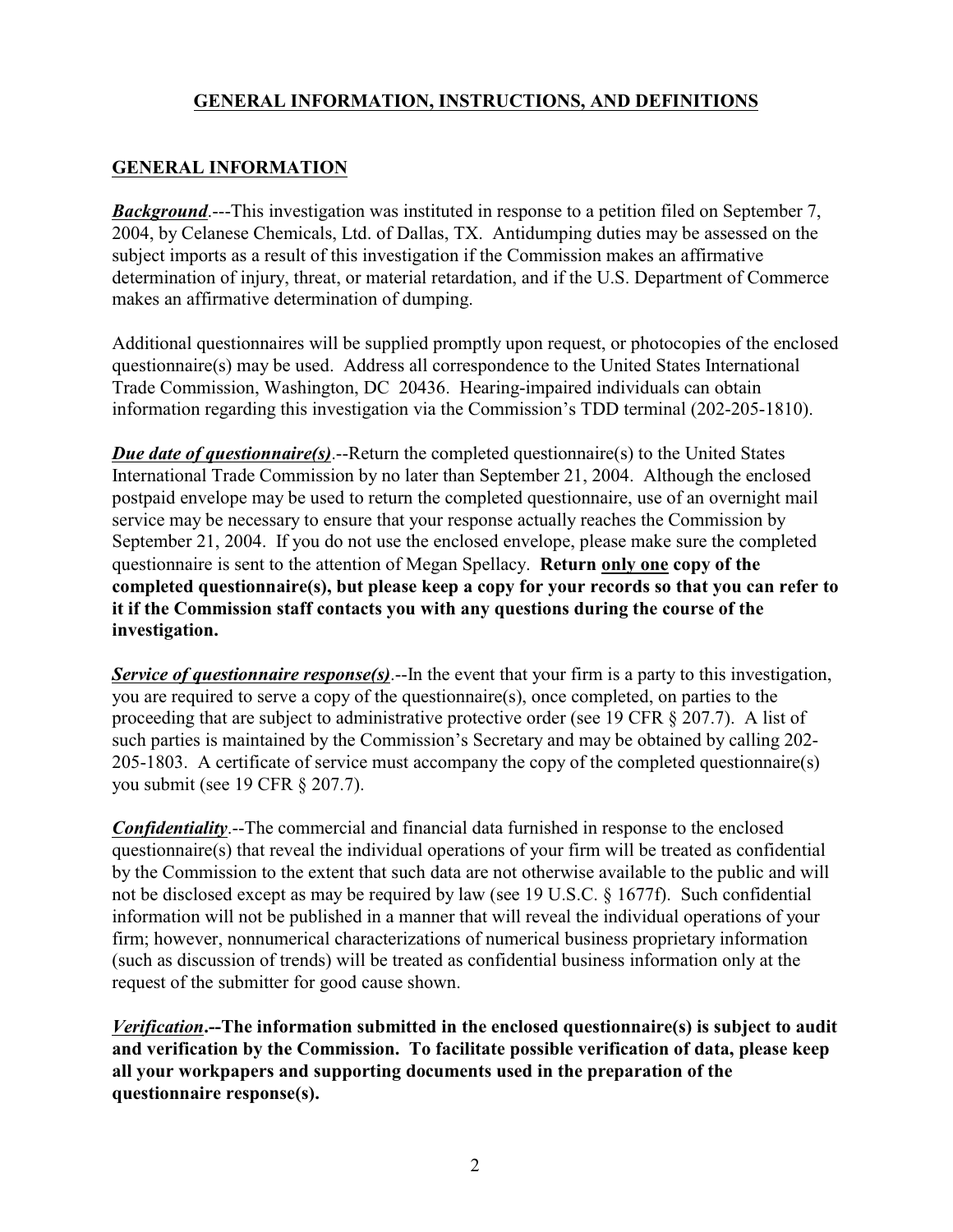#### **GENERAL INFORMATION--***Continued*

*Release of information*.--The information provided by your firm in response to the questionnaire(s), as well as any other business proprietary information submitted by your firm to the Commission in connection with the investigation, may become subject to, and released under, the administrative protective order provisions of the Tariff Act of 1930 (19 U.S.C. § 1677f) and section 207.7 of the Commission's Rules of Practice and Procedure (19 CFR § 207.7). This means that certain lawyers and other authorized individuals may temporarily be given access to the information for use in connection with this investigation or other import-injury investigations conducted by the Commission on the same or similar merchandise; those individuals would be subject to severe penalties if the information were divulged to unauthorized individuals. In addition, if your firm is a U.S. producer, the information you provide on your production and imports of polyvinyl alcohol ("PVA") and your responses to the questions in Part I of the producer questionnaire will be provided to the U.S. Department of Commerce, upon its request, for use in connection with (and only in connection with) its requirement pursuant to section 732(c)(4) of the Act (19 U.S.C.  $\S$  1673a(c)(4)) to make a determination concerning the extent of industry support for the petition requesting this investigation. Any information provided to Commerce will be transmitted under the confidentiality and release guidelines set forth above. Your response to these questions constitutes your consent that such information be provided to Commerce under the conditions described above.

#### **INSTRUCTIONS**

*Answer all questions*.--Do not leave any question or section blank unless a questionnaire expressly directs you to skip over certain questions or sections. If the answer to any question is "none," write "none." **If information is not readily available from your records in exactly the form requested, furnish carefully prepared estimates--designated as such by the letter "E"--and explain the basis of your estimates**. Answers to questions and any necessary comments or explanations should be supplied in the space provided or on separate sheets attached to the appropriate page of the questionnaire(s). If your firm is completing more than one questionnaire in connection with this investigation (i.e., a producer, importer, and/or purchaser questionnaire), you need not respond to duplicated questions in the questionnaires.

*Consolidate all U.S. establishments*.--Report the requested data for your establishment(s) located in the United States. **Firms operating more than one establishment should combine the data for all establishments into a single report.**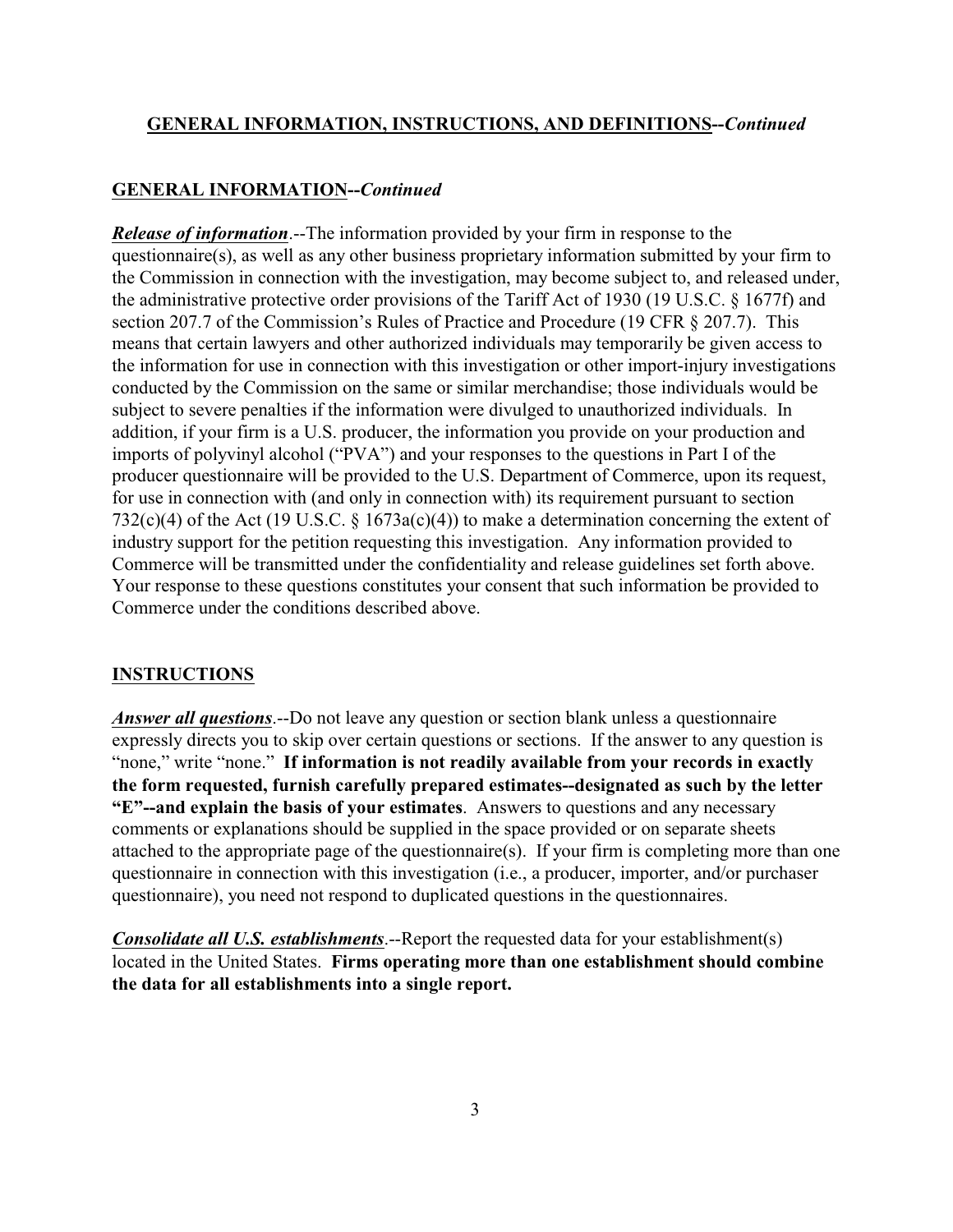# **DEFINITIONS**

*Polyvinyl Alcohol ("PVA")*.–All PVA hydrolyzed in excess of 80 percent, whether or not mixed or diluted with commercial levels of defoamer or boric acid. Polyvinyl alcohol in fiber form is not included. The merchandise under investigation is currently classifiable under subheading 3905.30.00 of the Harmonized Tariff Schedule of the United States ("HTS"). Although the HTS subheading is provided for convenience and customs purposes, the written description of the merchandise under investigation is dispositive.

*Firm*.--An individual proprietorship, partnership, joint venture, association, corporation (including any subsidiary corporation), business trust, cooperative, trustee in bankruptcy, or receiver under decree of any court.

*Related firm*.--A firm that your firm solely or jointly owned, managed, or otherwise controlled; a firm that solely or jointly owned, managed, or otherwise controlled your firm; and/or a firm that was solely or jointly owned, managed, or otherwise controlled by a firm that also solely or jointly owned, managed, or otherwise controlled your firm.

*Establishment*.--Each facility of a firm in the United States involved in the production, importation, and/or purchase of PVA (as defined above), including auxiliary facilities operated in conjunction with (whether or not physically separate from) such facilities.

*United States*.--For purposes of this investigation, the 50 States, Puerto Rico, the U.S. Virgin Islands, and the District of Columbia.

*Importer*.--Any person or firm engaged, either directly or through a parent company or subsidiary, in importing PVA (as defined above) into the United States from a foreign manufacturer or through its selling agent.

*Imports*.--Those products identified for Customs purposes as imports for consumption for which your firm was the importer of record (i.e., was responsible for paying any import duty) or consignee (i.e., to which the merchandise was first delivered).

*Import quantities*.--Quantities reported should be net of returns.

*Import values*.--Values reported should be landed, duty-paid values at the U.S. port of entry, including ocean freight and insurance costs, brokerage charges, and import duties (i.e., all charges except inland freight in the United States).

*Purchaser*.--Any person or firm engaged, either directly or through a parent company or subsidiary, in purchasing PVA (as defined above) from another firm that produces, imports, or otherwise distributes PVA.

*Purchases*.--Purchases from all sources, NOT including direct imports from foreign producers (which should be reported in an importer questionnaire).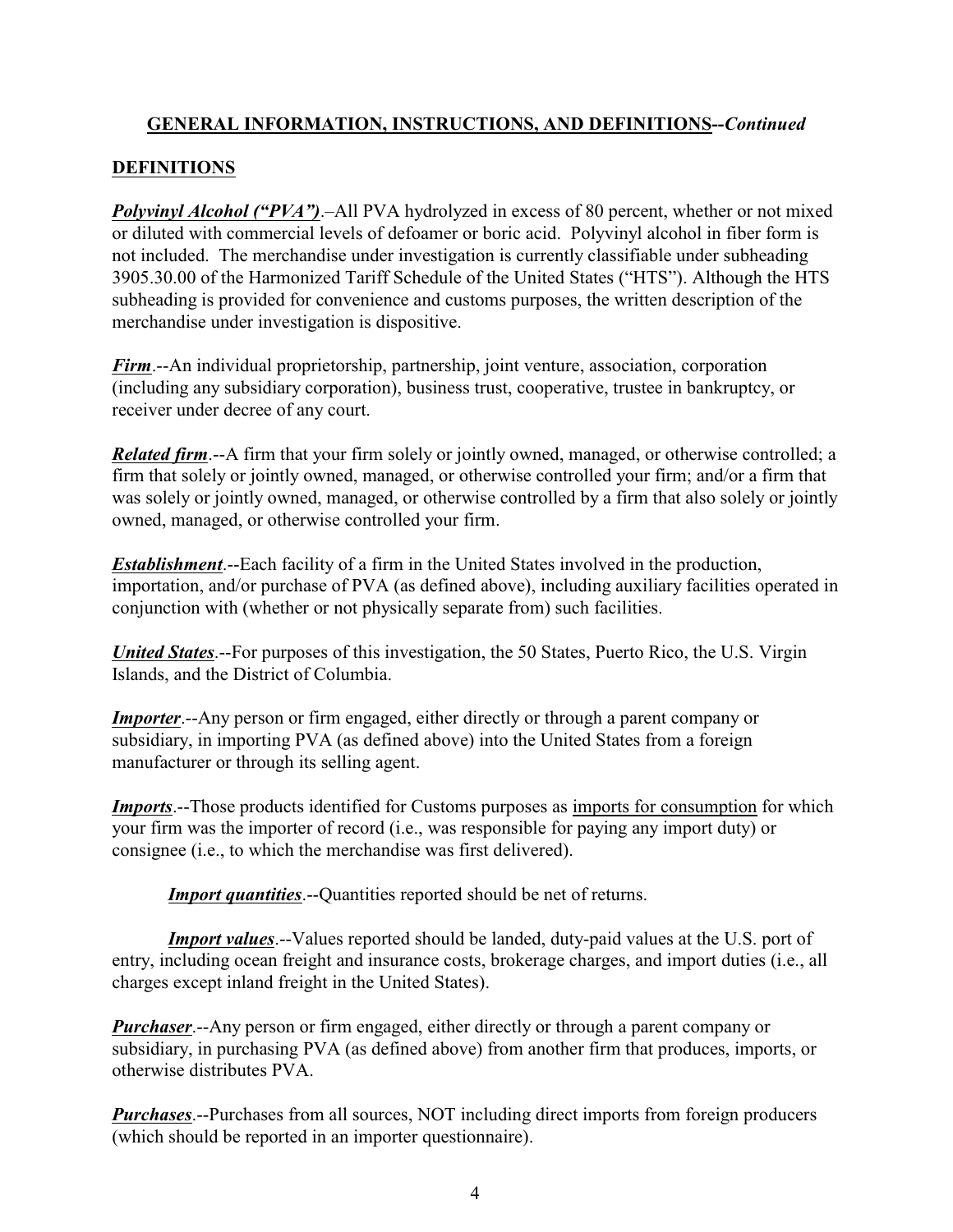#### **DEFINITIONS--***Continued*

*Purchase quantities*.--Quantities reported should be net of returns.

*Purchase values*.--Values reported should be net values (i.e., gross purchase values less all discounts, allowances, rebates, and the value of returned goods), delivered to your U.S. receiving point.

**Shipments**.--Shipments of products produced in or imported by your U.S. establishment(s). Include shipments to the contracting firm of product produced by your firm under a toll agreement.

*Shipment quantities*.--Quantities reported should be net of returns.

*Shipment values*.--Values reported should be net values (i.e., gross sales values less all discounts, allowances, rebates, prepaid freight, and the value of returned goods), f.o.b. your U.S. point of shipment. The value of domestic shipments to the contracting firm under a toll agreement is the conversion fee (including profit).

#### *Types of shipments*:

U.S. *shipments*.--Commercial shipments, internal consumption, and transfers to related firms within the United States.

*Commercial shipments*.--Shipments, other than internal consumption and transfers to related firms, within the United States.

*Internal consumption*.--Product consumed internally by your firm.

*Transfers to related firms*.--Shipments made to related domestic firms.

*Export shipments*.--Shipments to destinations outside the United States, including shipments to related firms.

*Inventories*.--Finished goods inventory, not raw materials or work-in-progress.

#### **The following definitions apply only to the PRODUCER QUESTIONNAIRE.**

*Average production capacity*.--The level of production that your establishment(s) could reasonably have expected to attain during the specified periods. Assume normal operating conditions (i.e., using equipment and machinery in place and ready to operate; normal operating levels (hours per week/weeks per year) and time for downtime, maintenance, repair, and cleanup; and a typical or representative product mix).